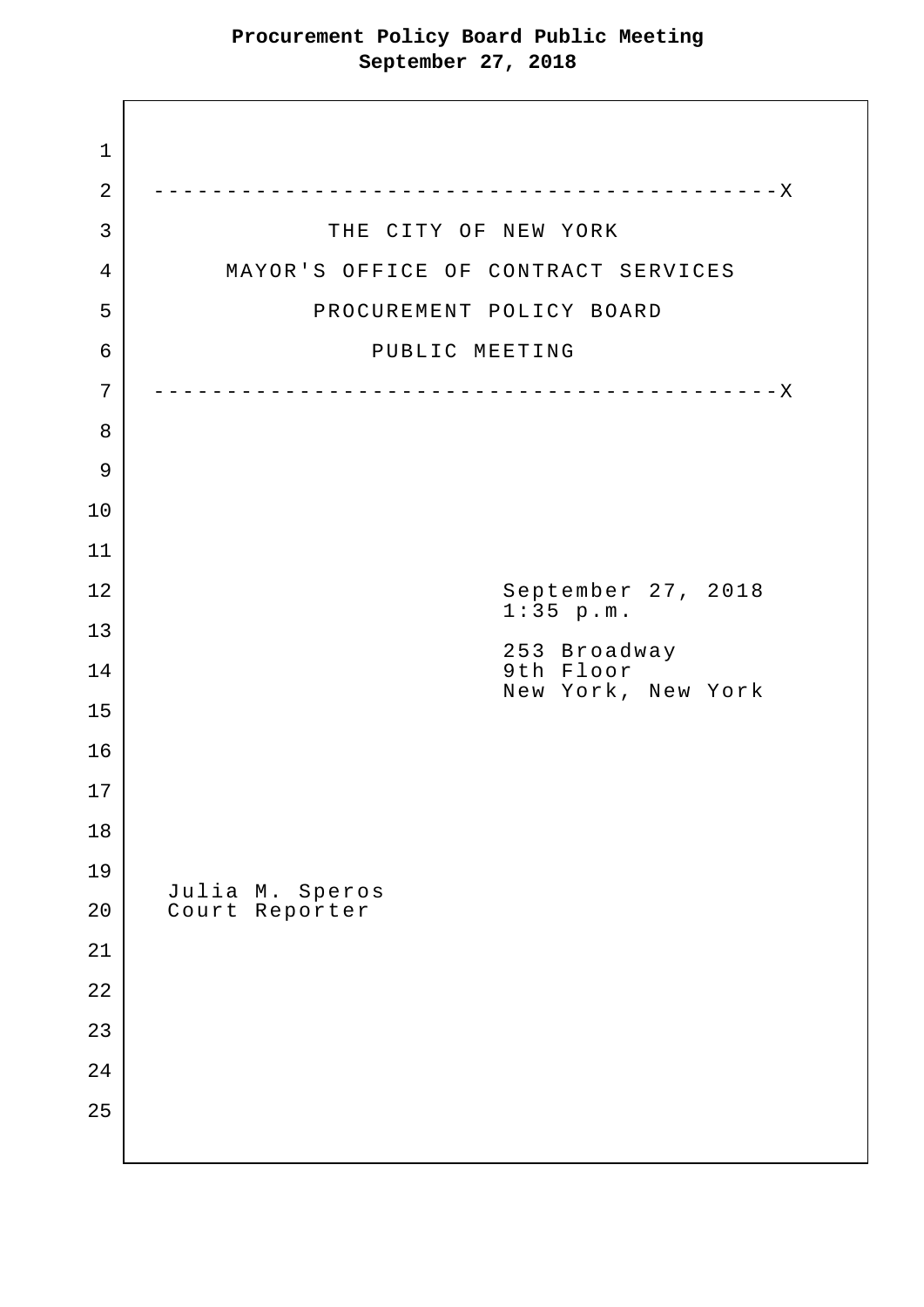2 A P P E A R A N C E S: 3 Alexandros Hatzakis, Chairing Member FPWA Lisa Flores, Member 5 Comptroller's Office 6 Sergio Paneque, Appointee Comptroller's Office Arva Rice, Member Dustin Saldarriaga, Member 9 Office of the Counsel to the Mayor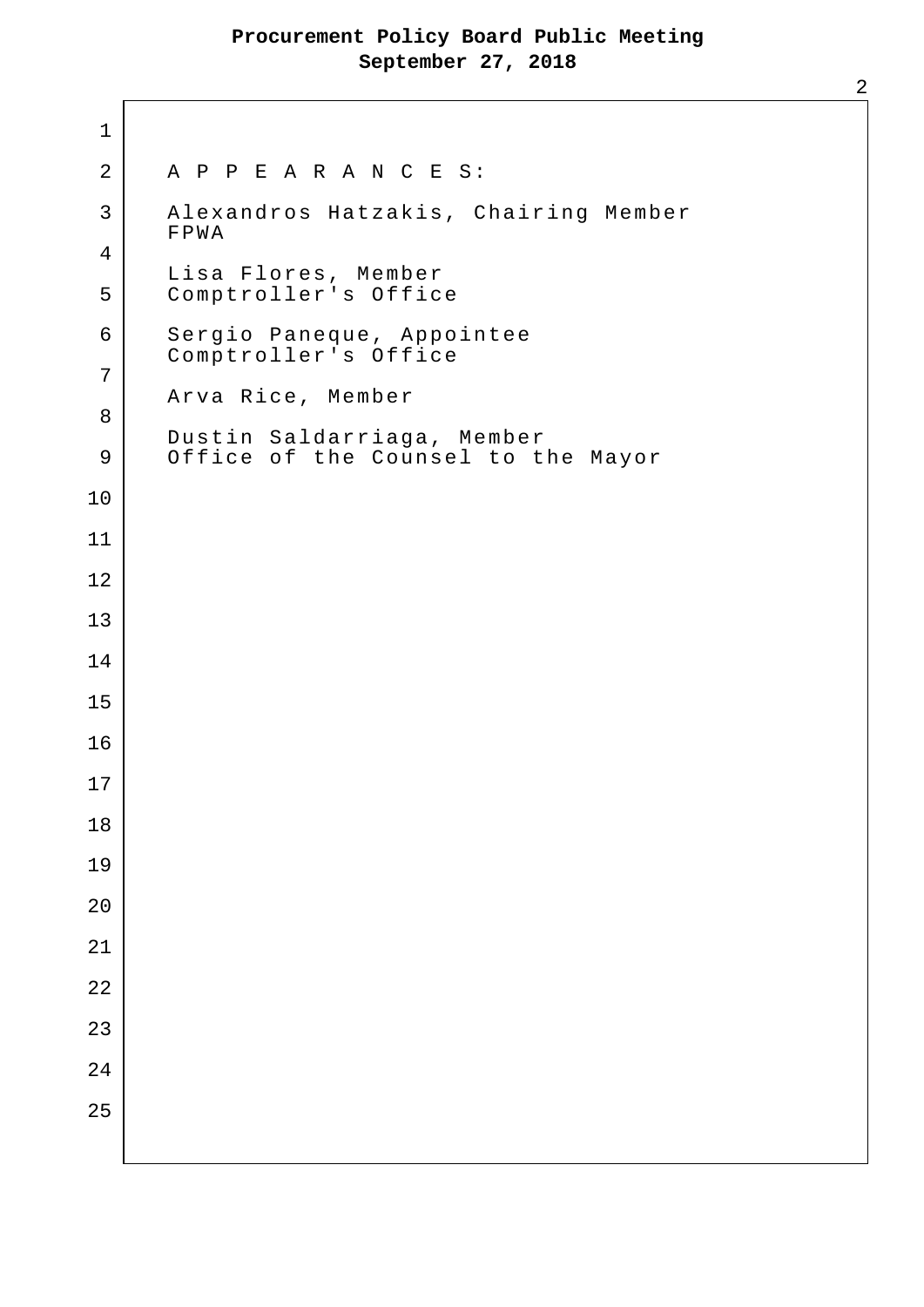1 2 A T T E N D E E S: 3 Dan Symon MOCS 4 Isabel Galis-Menendez 5 New York City Law Department 6 Christian Stover Comptroller's Office 7 Jeremy Watman 8 New York City Law Department 9 | Victor Olds MOCS 10 Michael Smilowitz 11 MOCS 12 13 14 15 16 17 18 19 20 21 22 23 24 25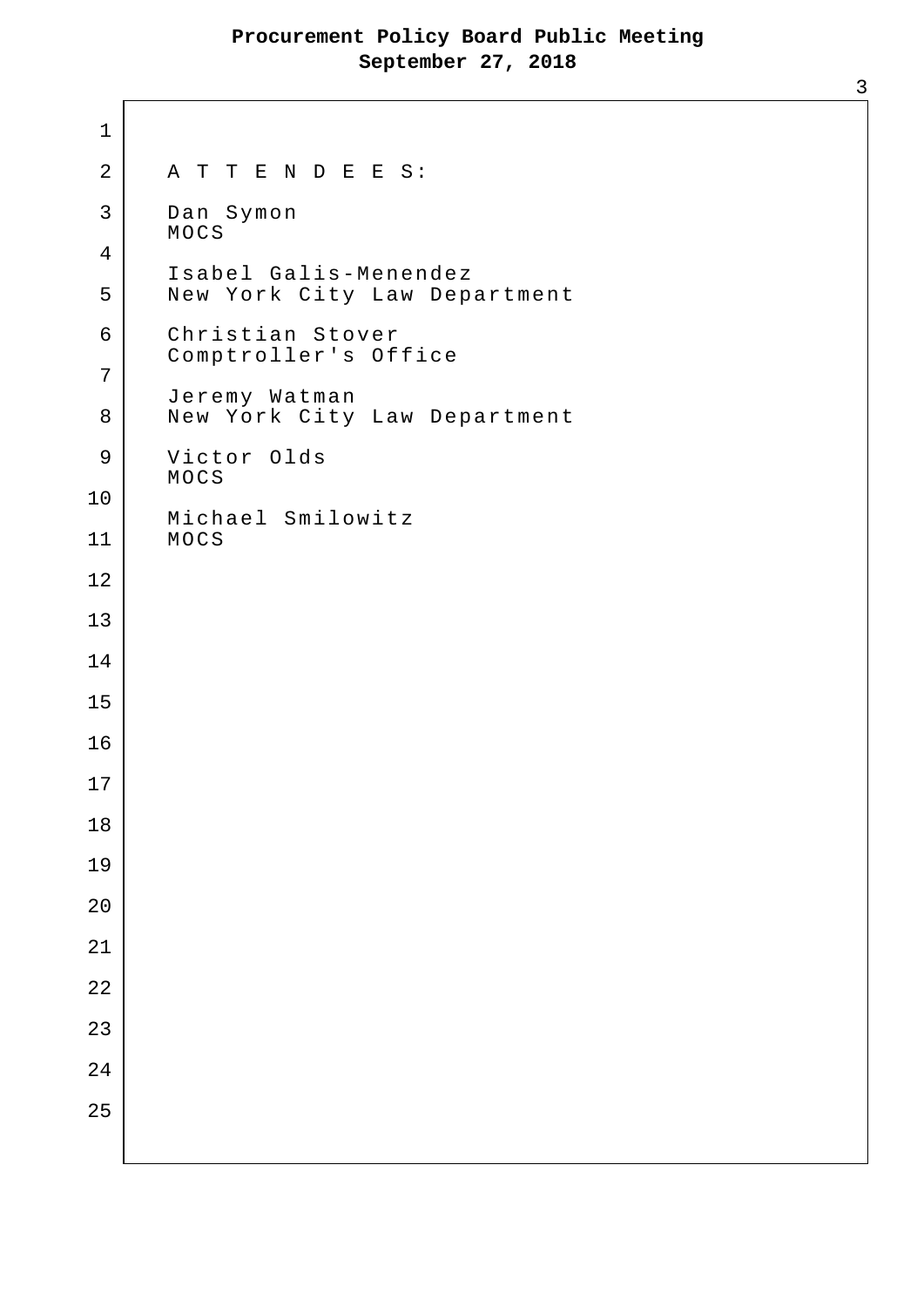1 PROCEEDINGS 2 MR. HATZAKIS: All right. I think 3 we'll get started. 4 Good afternoon and thank you 5 | everyone for being here today. I was 6 making a small joke earlier that it 7 | Seems that PPB meetings always bring us 8 | Thice weather. (Laughter.) Maybe we 9 Should have more and more PPB meetings 10 in the hopes that we have more sunshine 11 and rainbows during the winter season. 12 (Laughter.) 13 This meeting of the Procurement 14 Policy Board will now come to order. 15 I'd like to ask each member of the Board 16 that's currently present to state his or 17 her name for the record. 18 And I'll just start; Alexandros 19 | Hatzakis, Chairing Member from FPWA. 20 MR. PANEQUE: Sergio Paneque, 21 member. 22 MS. FLORES: Lisa Flores, member. 23 | MS. RICE: Arva Rice, member. 24 MR. SALDARRIAGA: Dustin 25 Saldarriaga, member.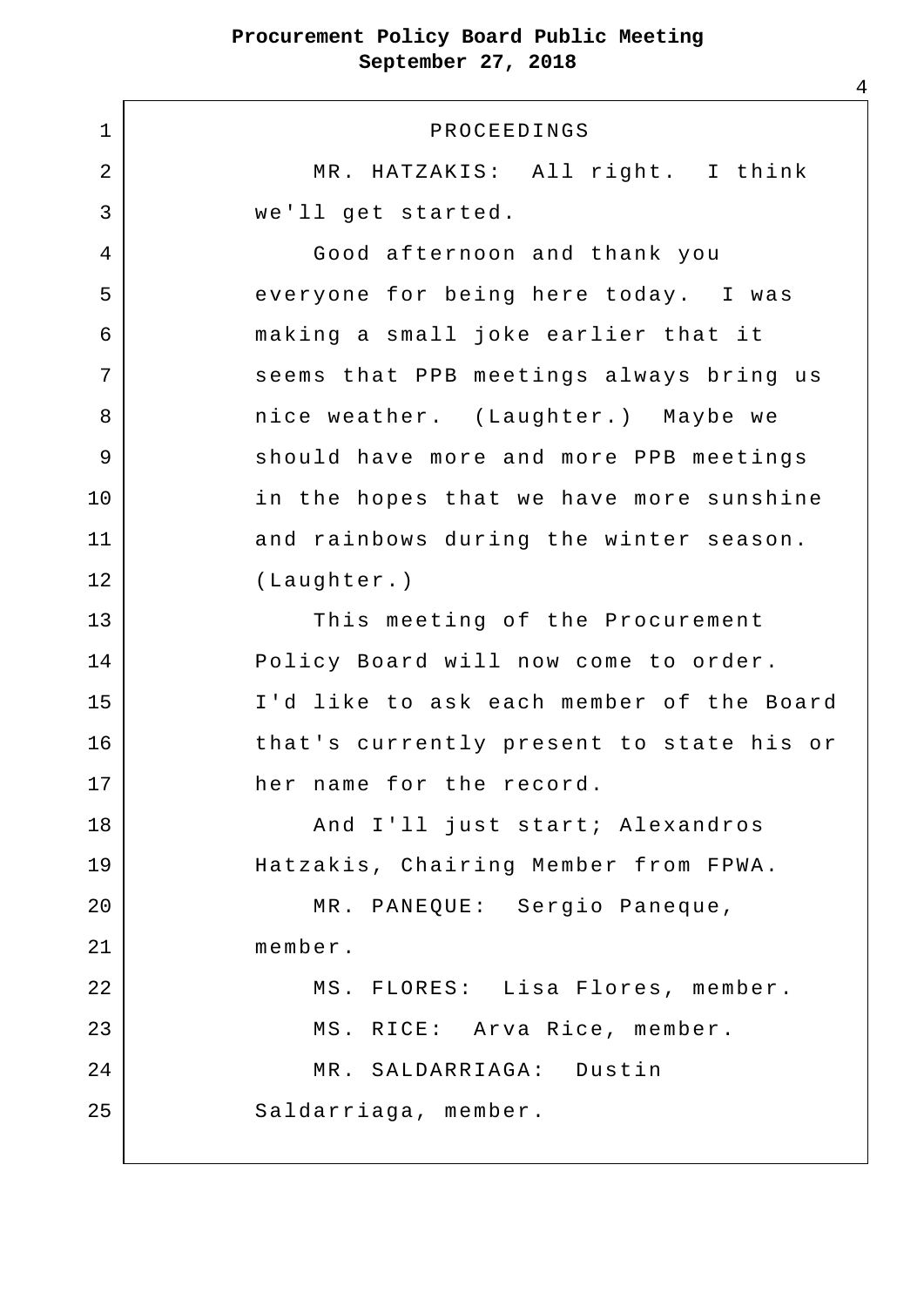1 MR. HATZAKIS: All right. Thank 2 you. We do have a quorum for this 3 meeting. 4 And I'd now like to invite all 5 others in attendance to also state their 6 name for the record. 7 | MR. SYMON: Dan Symon. 8 MS. GALIS-MENENDEZ: Isabel 9 Galis-Menendez. 10 MR. STOVER: Christian Stover. 11 MR. WATMAN: Jeremy Watman 12 (phonetic). 13 MR. OLDS: Victor Olds. 14 MR. SMILOWITZ: Michael Smilowitz. 15 MR. HATZAKIS: Thank you. 16 So the purpose of this meeting today 17 is for the Procurement Policy Board, 18 hereafter referred to as the PPB, to 19 consider the adoption of various changes 20 to the PPB rules. 21 The PPB rule changes under 22 consideration have thus far gone through 23 the requirements of the Citywide 24 | Administrative Procedures Act, better 25 known as CAPA. All of the rule changes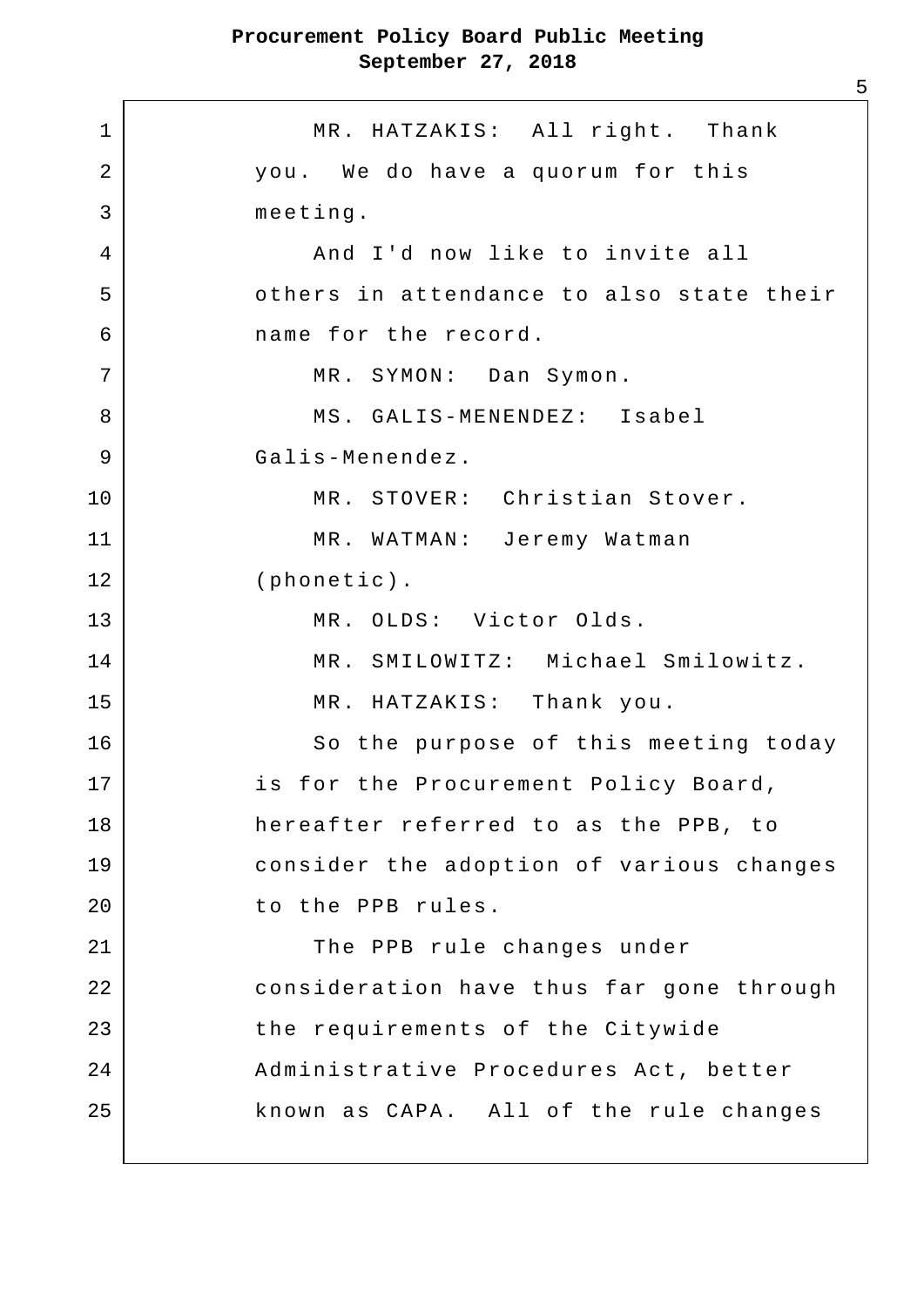| 1              | that are on today's agenda have been     |
|----------------|------------------------------------------|
| $\overline{2}$ | publicly noticed, and the City has       |
| 3              | provided the public an opportunity to    |
| 4              | comment at a hearing that occurred this  |
| 5              | summer, July 18, 2018.                   |
| 6              | Copies of all the public comments        |
| 7              | were transmitted to each member of the   |
| 8              | PPB. After today's vote by the PPB, the  |
| 9              | rules that the PPB approves, if any,     |
| 10             | will become effective on November 5,     |
| 11             | 2018.                                    |
| 12             | At this time, I'd like to recognize      |
| 13             | the Acting Director of the Mayor's       |
| 14             | Office of Contract Services, Dan Symon,  |
| 15             | to speak further on the proposed PPB     |
| 16             | rules.                                   |
| 17             | MR. SYMON: Thanks.                       |
| 18             | The PPB proposes a rule change that      |
| 19             | would effect various aspects of the PPB  |
| 20             | rules, which I will now describe in      |
| 21             | greater detail.                          |
| 22             | The proposed rule change would amend     |
| 23             | Chapter 3 of Title 9 of the Rules of the |
| 24             | City of New York to create a new         |
| 25             | sub-type of small purchase known as the  |
|                |                                          |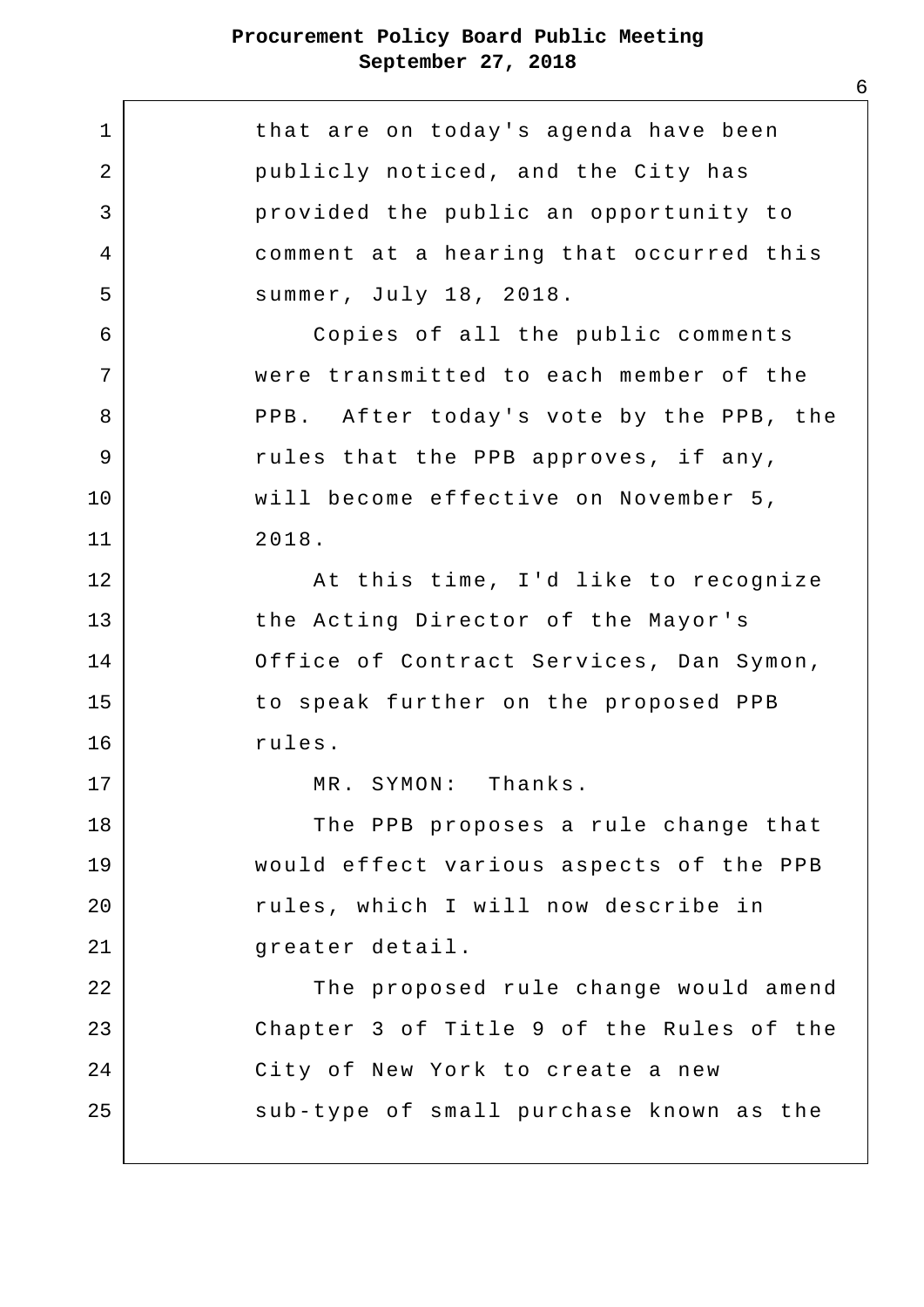1 M/WBE Noncompetitive Small Purchase. 2 | The M/WBE Noncompetitive Small 3 Purchase mechanism would allow agencies 4 to make purchases of goods and services 5 from M/WBEs in amounts not exceeding  $6$   $$150,000$  without competition. 7 | This proposed rule is authorized by 8 | Charter Section 311(i)(1), added by 9 Chapter 504 of the 2017 Laws of New 10 York. 11 The proposed rule change would also 12 amend Chapter 1 and Chapter 2 of Title 9 13 of the Rules of the City of New York to 14 escalate the PASSPort enrollment 15 threshold from \$100,000 up to \$250,000. 16 The threshold for enrollment in 17 PASSPort was already increased by the 18 City Council through Local Law 72 of 19 2017, which amended Subsections 20 6-116.(2)(b) and (i) of the New City 21 Administrative Code. This rule change 22 seeks to bring the PPB rules into 23 alignment with the provisions of the 24 Administrative Code. 25 | This rule change also seeks to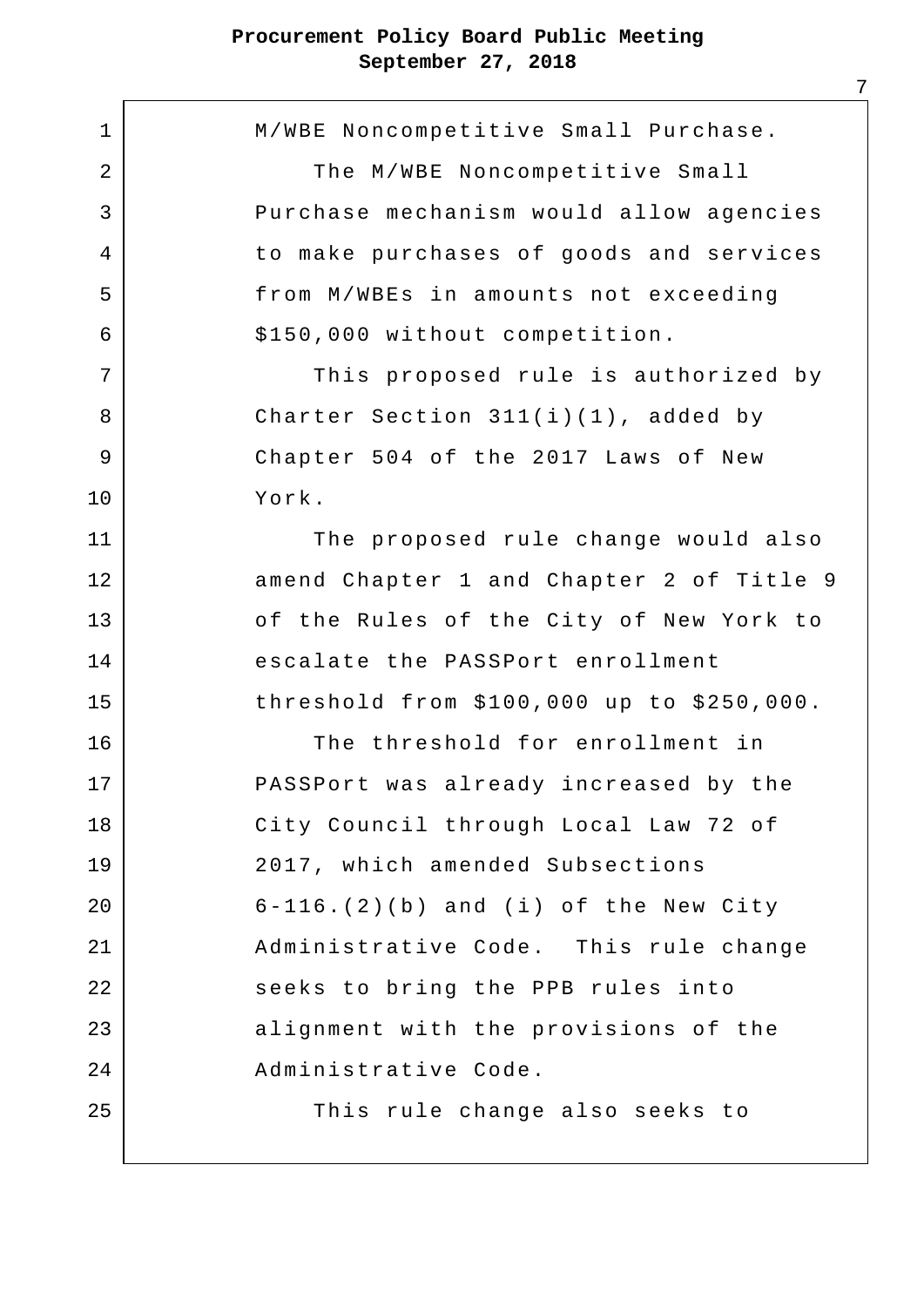1 **harmonize** the use of the terms PASSPort 2 and VENDEX, which describe the City's 3 electronic vender management system. 4 Finally, the proposed rule change 5 would amend Chapter 2 of Title 9 of the 6 Rules of the City of New York to enable 7 | the Comptroller to accept reproductions 8 | contractures in lieu of original ink 9 | signatures. 10 This change would be consistent with 11 applicable New York laws governing 12 electronic contracts and signatures and 13 current trends favoring increased 14 acceptance of electronic records. 15 The text of these PPB rule changes 16 are featured on the PPB website, and is 17 included in the handout that I 18 distributed at the beginning of this 19 meeting. 20 MR. HATZAKIS: Thank you. 21 | I will now include the text of this 22 | Tule change into the record for this 23 meeting. 24 Is there a member at this time who 25 wishes to make a statement or ask a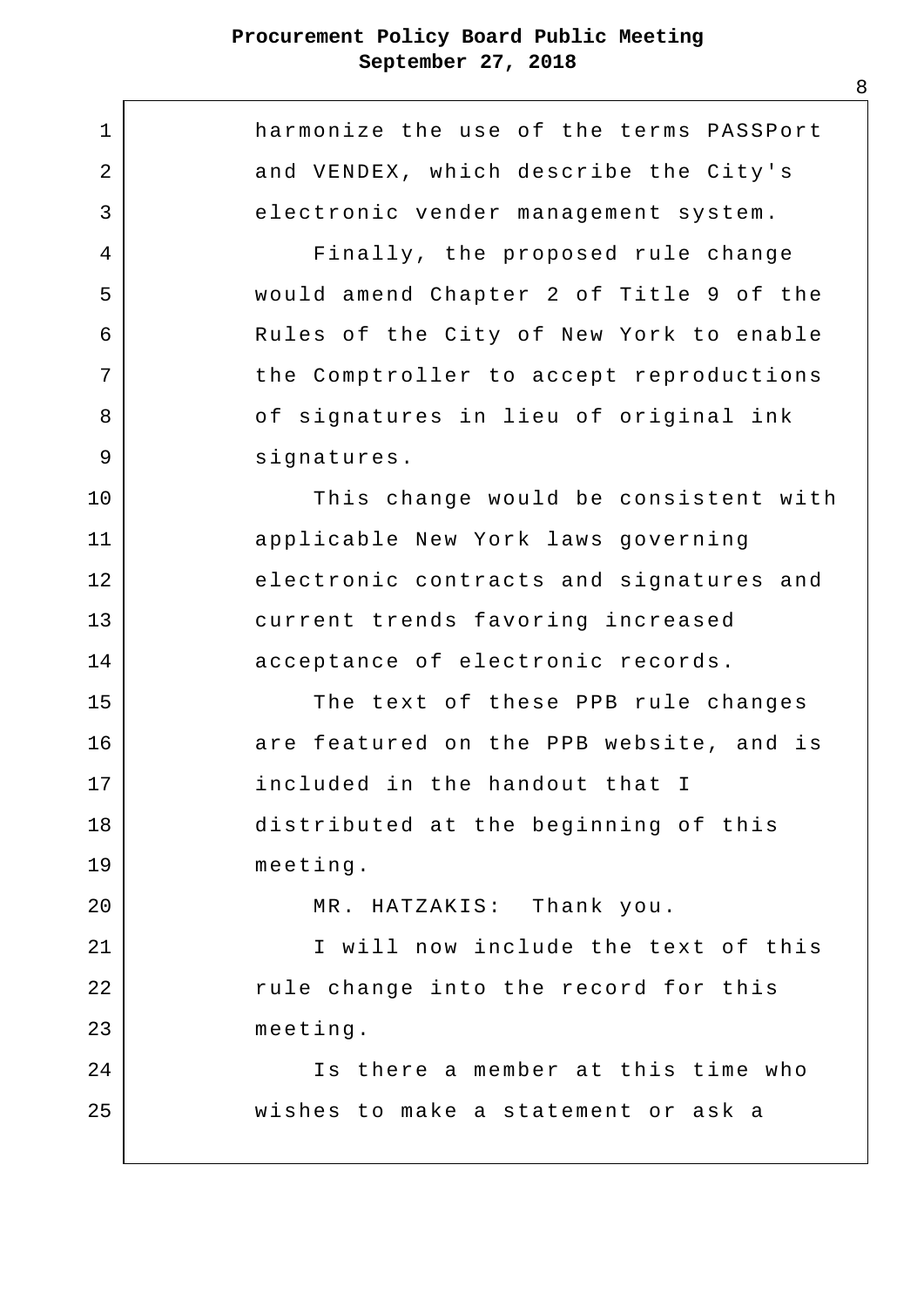1 question on the matter? 2 | MS. FLORES: I just want to make a 3 Short statement on behalf of the 4 Comptroller's Office. 5 It's a pleasure to have the 6 opportunity to serve as one of the 7 Comptroller's representatives on the 8 PPB, along with Sergio Paneque. 9 | We are pleased to be working with 10 the administration on our joint goals of 11 increasing efficiency in the procurement 12 process and adding tools for the City's 13 procurement to hold on to with diversity 14 and increase M/WBE submission. 15 While the PPB rules that are being 16 amended today help the City take a step 17 in the right direction, there is still a 18 lot of work left to do in order to 19 modernize procurement process, 20 (inaudible) transparency, cost 21 effectiveness, and (inaudible) process, 22 and we look forward to working with 23 | Administration in achieving those goals. 24 Thank you. 25 MR. HATZAKIS: Any other members at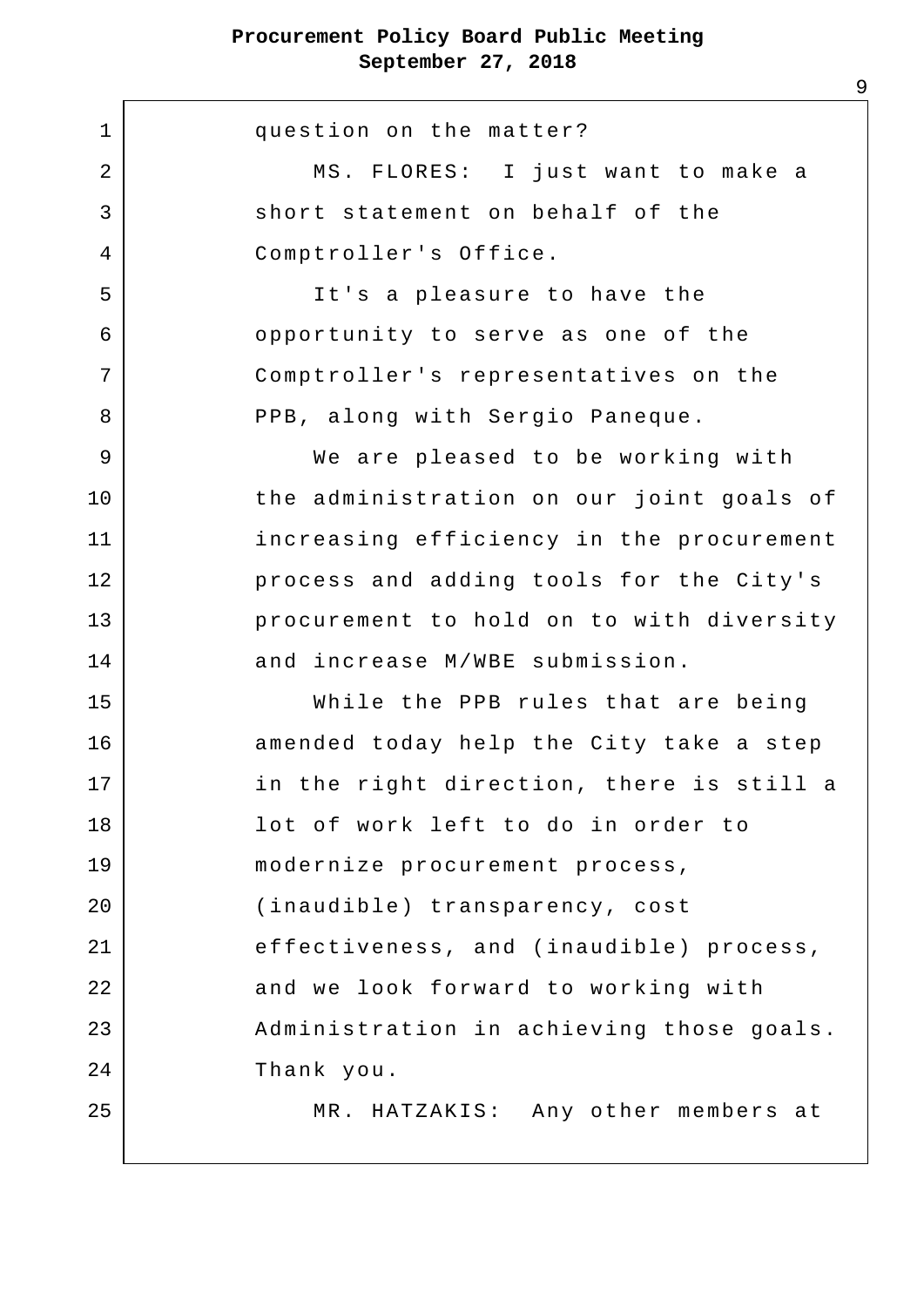1 1 this time that would like to make a 2 statement or ask a question on the 3 matter? 4 (No response.) 5 MR. HATZAKIS: Okay. There being 6 none, is there a member that would like 7 to make a motion to move this matter? 8 | MS. RICE: I would like to make a 9 | motion to move the matter as presented. 10 | MR. HATZAKIS: Thank you. Is there 11 a second member for that motion? 12 MS. FLORES: Second. 13 MR. HATZAKIS: Thank you. I will 14 now ask each member to vote on this 15 item. All in favor to adopt the 16 aforementioned rule changes, please say  $17$   $"$   $"$   $Aye"$ . 18 (Chorus of "Ayes".) 19 MR. HATZAKIS: Any opposed? 20 (No response.) 21 | MR. HATZAKIS: Any abstentions? 22 (No response.) 23 MR. HATZAKIS: Okay. Let the record 24 show that all members are in favor and 25 this rule is voted into adoption.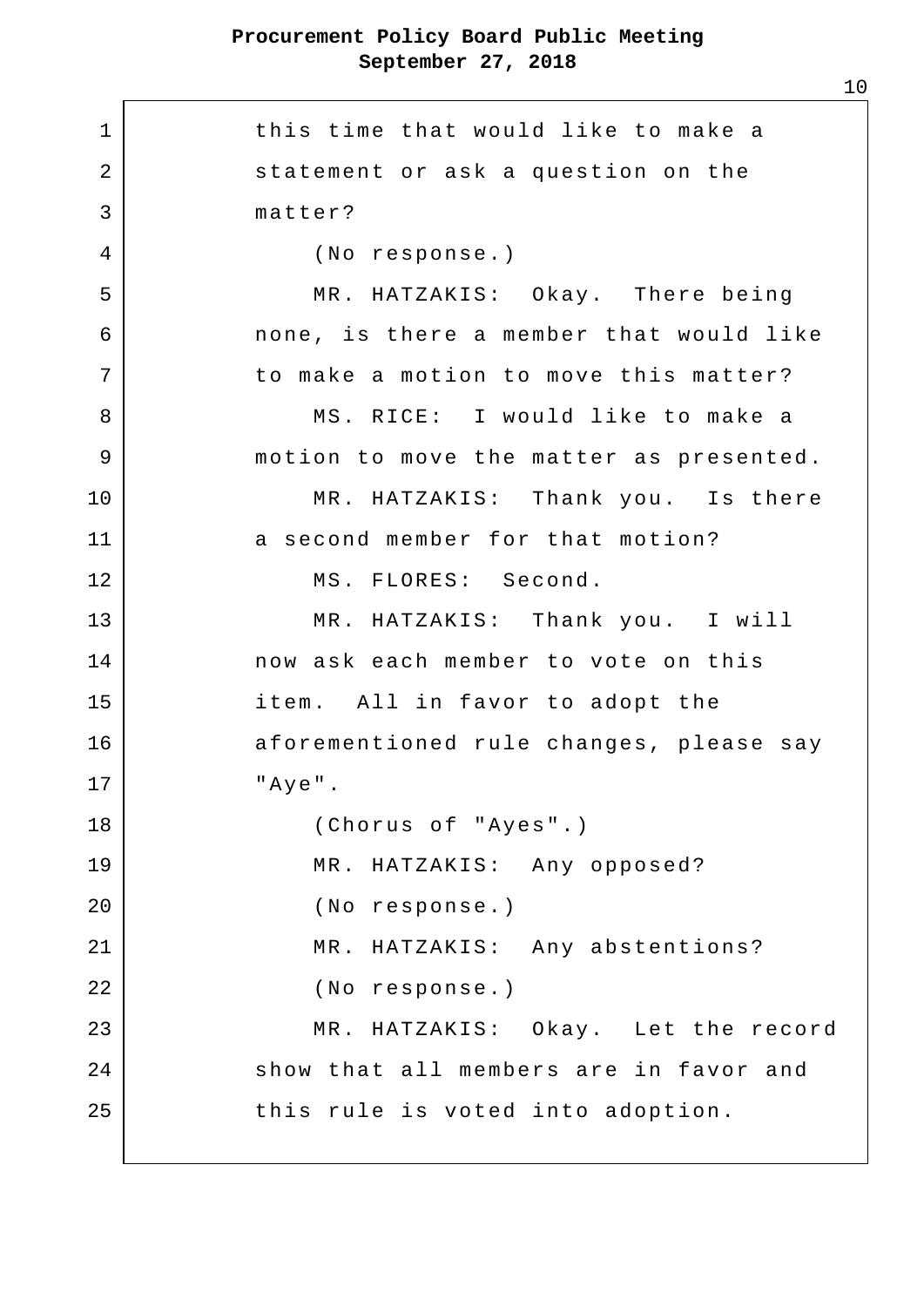1 Since there is no more business 2 before the PPB today, that completes the 3 agenda. Thank you, and this meeting is 4 adjourned. 5 (Time noted: 1:42 p.m.)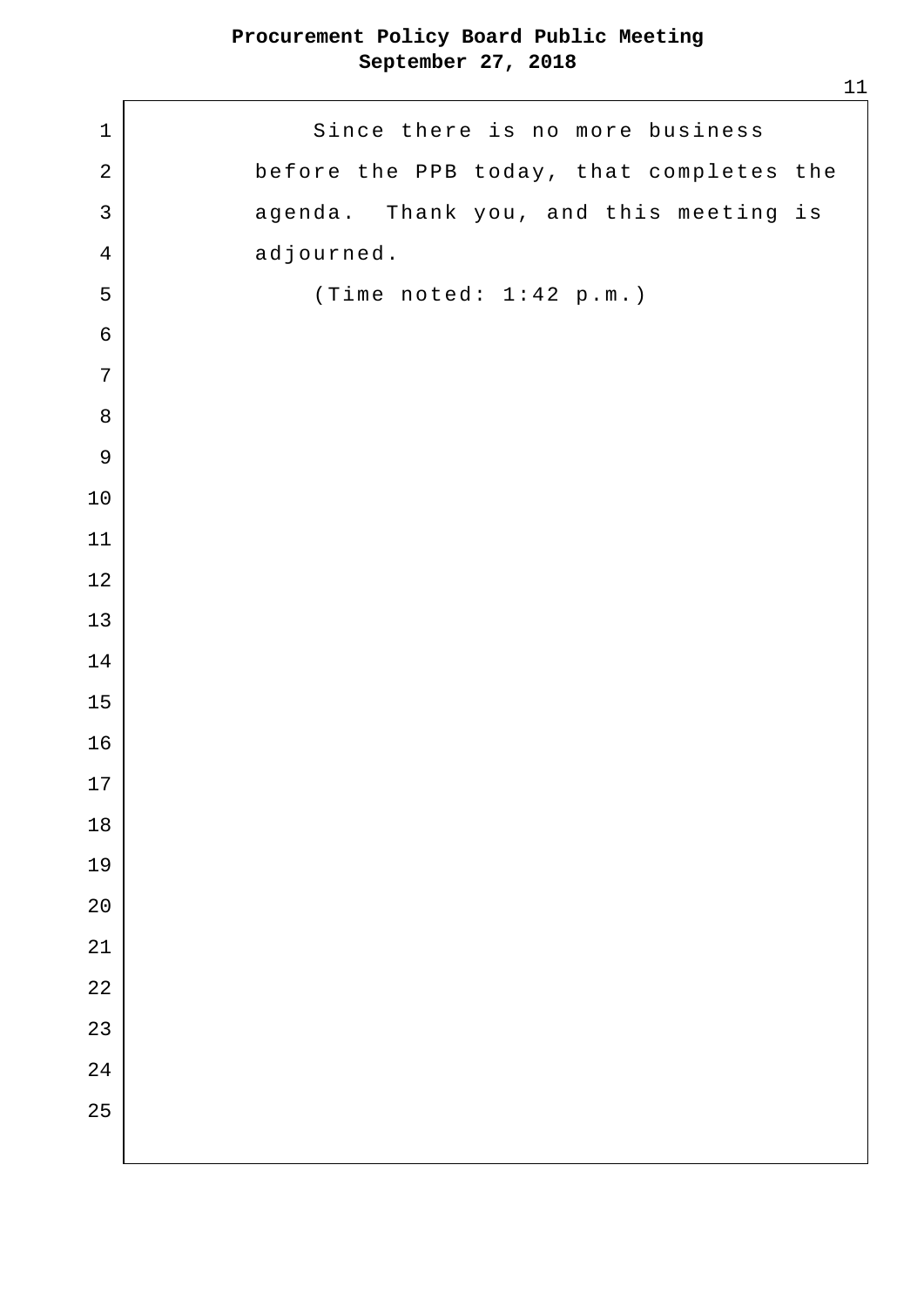1 2 CERTIFICATION 3 4 I, JULIA M. SPEROS, a Notary Public 5 for and within the State of New York, do 6 hereby certify: 7 | That the witness whose testimony as 8 herein set forth, was duly sworn by me; 9 and that the within transcript is a true 10 record of the testimony given by said 11 witness. 12 I further certify that I am not 13 related to any of the parties to this 14 action by blood or 15 marriage, and that I am in no way 16 interested in the outcome of this 17 matter. 18 | TN WITNESS WHEREOF, I have hereunto 19 set my hand this 27th day of September, 20 2018. 21 22 23 Julia M. Speros  $\mathbf{L}$ 24 25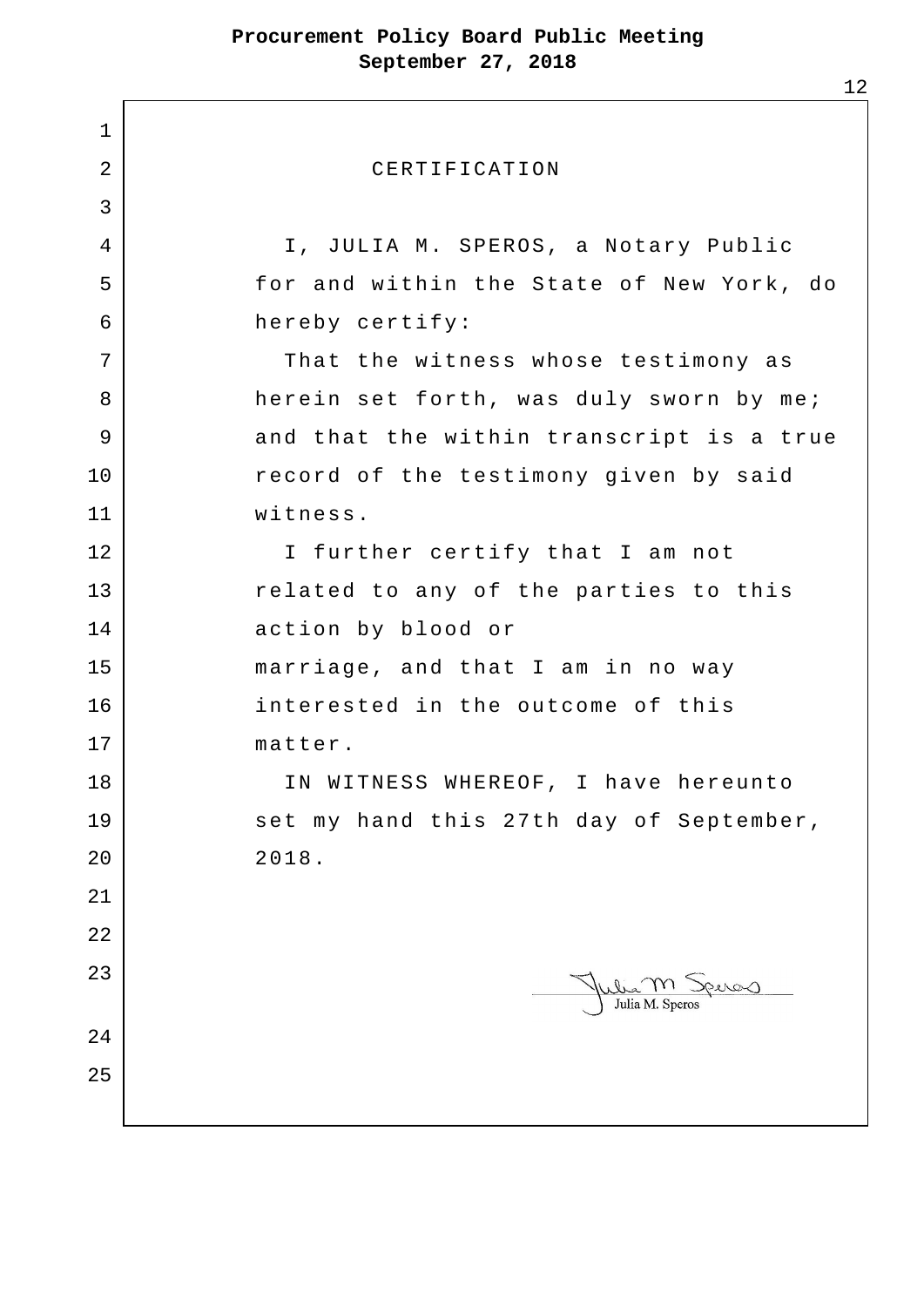| \$150000 7:6<br>agenda 6:1 11:3<br>behalf 9:3<br>code 7:21,24<br>direction 9:17                                    |  |
|--------------------------------------------------------------------------------------------------------------------|--|
|                                                                                                                    |  |
| \$250000 7:15<br>alexandros 2:3<br><b>being</b> $4:59:15$<br>come 4:14<br>director 6:13<br>4:18<br>10:5            |  |
| 27th 12:19<br>distributed 8:18<br>comment 6:4<br>alignment 7:23<br>better 5:24                                     |  |
| 311i1 7:8<br>diversity 9:13<br>comments 6:6<br><b>blood</b> 12:14<br>allow 7:3                                     |  |
| 61162b 7:20<br>duly $12:8$<br>competition 7:6<br>along $9:8$<br>board $1:5$                                        |  |
| 9th 1:14<br>during $4:11$<br>4:14,155:17(4)<br>completes 11:2<br>already 7:17                                      |  |
| <b>bring</b> $4:77:22$<br>comptroller 8:7<br>dustin $2:84:24$<br>abstentions<br>10:21<br>also $5:57:11,25$         |  |
| broadway $1:253$<br>comptroller's<br>each 4:15 6:7<br>accept 8:7<br>always 4:7<br>2:5,63:69:4,7(5)<br>10:14        |  |
| business 11:1<br>$am$ 12:12,15<br>consider 5:19<br>earlier 4:6<br>acceptance 8:14                                  |  |
| $c$ 2:2<br>achieving 9:23<br>consideration<br>effect 6:19<br>amend 6:22 7:12                                       |  |
| 5:22<br>8:5<br>capa $5:25$<br>act 5:24<br>effective 6:10                                                           |  |
| certification 12:2<br>amended 7:19<br>consistent 8:10<br>effectiveness<br>acting $6:13$<br>9:16                    |  |
| certify $12:6,12$<br><b>contract</b> 1:4 6:14<br>9:21<br>action $12:14$<br>amounts 7:5                             |  |
| chairing $2:34:19$<br>contracts 8:12<br>efficiency 9:11<br>added 7:8<br>applicable $8:11$                          |  |
| electronic<br>change $6:18,22$<br>copies 6:6<br>7:11,21,25<br>8:3,12,14<br>adding $9:12$<br>appointee 2:6          |  |
| 8:4,10,22(8)<br>cost 9:20<br>approves 6:9<br>adjourned 11:4<br>enable 8:6                                          |  |
| council 7:18<br>changes<br>administration<br>5:19,21,25 8:15<br>enrollment<br>arva $2:74:23$                       |  |
| 9:10,23<br>7:14,16<br>10:16(5)<br>counsel 2:9<br>ask $4:158:25$                                                    |  |
| escalate 7:14<br>administrative<br>10:2,14(4)<br>chapter $6:23$<br>court $1:20$<br>7:9,12,128:5(5)<br>5:24 7:21,24 |  |
| aspects $6:19$<br>create 6:24<br>everyone 4:5<br>charter 7:8<br>adopt $10:15$                                      |  |
| attendance 5:5<br>current 8:13<br>exceeding 7:5<br>chorus $10:18$<br>adoption 5:19                                 |  |
| 10:25<br>authorized 7:7<br>far $5:22$<br>currently 4:16<br>christian 3:6                                           |  |
| 5:10<br>dan 3:3 5:7 6:14<br>aforementioned<br>aye 10:17<br>favor $10:15,24$<br>10:16                               |  |
| ayes 10:18<br>city $1:33:5,8$<br>day 12:19<br>favoring 8:13<br>6:2,24 7:13,18,20<br>after 6:8                      |  |
| become 6:10<br>8:69:16(10)<br>featured 8:16<br>department $3:5,8$<br>afternoon 4:4                                 |  |
| before 11:2<br>city's 8:2 9:12<br>describe $6:208:2$<br>finally 8:4                                                |  |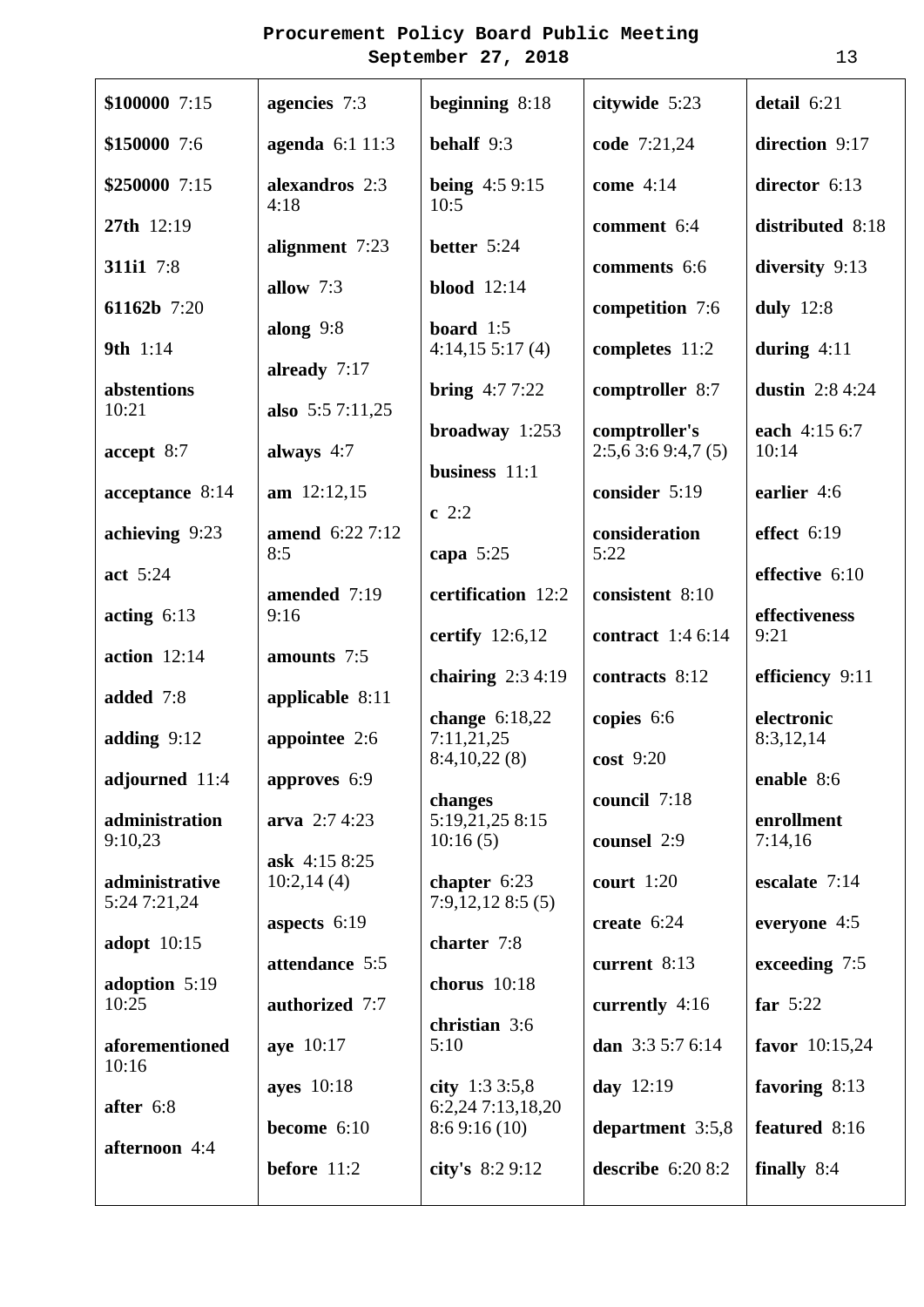| floor $1:14$                           | hereby $12:6$           | laughter $4:8,12$                     | (15)                             | <b>now</b> 4:14 5:4<br>6:20 8:21 10:14     |
|----------------------------------------|-------------------------|---------------------------------------|----------------------------------|--------------------------------------------|
| flores $2:44:22,22$<br>9:2 10:12(5)    | herein 12:8             | law 3:5,87:18                         | members 9:25<br>10:24            | (5)                                        |
| forth $12:8$                           | hereunto 12:18          | laws 7:9 8:11                         | michael 3:10                     | occurred 6:4                               |
| forward 9:22                           | <b>hold</b> 9:13        | <b>left</b> 9:18                      | 5:14                             | <b>office</b> 1:4 2:5,6,9<br>3:66:149:4(7) |
| fpwa $2:34:19$                         | hopes $4:10$            | let 10:23                             | mocs 3:3,9,11                    | olds 3:9 5:13,13                           |
| further $6:15$                         | i'd 4:15 5:4 6:12       | lieu 8:8                              | modernize 9:19                   | <b>one</b> 9:6                             |
| 12:12                                  | $i'll$ 4:18             | like $4:155:46:12$<br>10:1,6,8(6)     | more 4:9,9,10<br>11:1(4)         | opportunity 6:3                            |
| galismenendez<br>3:45:8,9              | inaudible 9:20,21       | <b>lisa</b> 2:4 4:22                  | <b>motion</b> 10:7,9,11          | 9:6                                        |
| get $4:3$                              | include 8:21            | <b>local</b> 7:18                     | move 10:7,9                      | opposed 10:19                              |
| given $12:10$                          | included 8:17           | <b>look</b> 9:22                      | $ms\;4:22,23\;5:8$               | order 4:14 9:18                            |
| goals 9:10,23                          | increase 9:14           | lot 9:18                              | 9:2 10:8,12(6)                   | original 8:8                               |
| gone 5:22                              | increased 7:17<br>8:13  | make 7:4 8:25                         | mwbe 7:1,2 9:14                  | other 9:25                                 |
| $good$ 4:4                             | increasing 9:11         | 9:210:1,7,8(6)                        | mwbes 7:5                        | others 5:5                                 |
| goods $7:4$                            | ink 8:8                 | making $4:6$                          | my 12:19                         | outcome 12:16                              |
| governing $8:11$                       | interested 12:16        | management 8:3                        | name 4:17 5:6                    | $p \ 2:2,2$                                |
| greater $6:21$                         | into 7:22 8:22          | marriage $12:15$                      | $new$ 1:3,14,14<br>3:5,8 6:24,24 | paneque 2:6<br>4:20,209:8(4)               |
| <b>hand</b> 12:19                      | 10:25                   | matter 9:1<br>$10:3,7,9$ 12:17 (5)    | 7:9,13,20 8:6,11<br>12:5(13)     | parties 12:13                              |
| handout 8:17                           | invite 5:4              | maybe $4:8$                           | nice $4:8$                       | passport $7:14,17$                         |
| harmonize 8:1                          | <b>isabel</b> $3:45:8$  | mayor $2:9$                           | $no$ 10:4,20,22                  | 8:1                                        |
| has $6:2$                              | <b>item</b> 10:15       | mayor's 1:4 6:13                      | $11:1$ 12:15 (5)                 | phonetic 5:12                              |
| hatzakis 2:3                           | jeremy $3:75:11$        | mechanism 7:3                         | noncompetitive<br>7:1,2          | please $10:16$                             |
| 4:2,195:1,158:20<br>9:25 10:5,10,13,19 | joint $9:10$            | meeting $1:64:13$                     | <b>none</b> 10:6                 | pleased 9:9                                |
| ,21,23(13)                             | joke $4:6$              | 5:3,168:19,23<br>11:3(7)              | notary $12:4$                    | pleasure 9:5                               |
| hearing $6:4$                          | julia 1:19 12:4         | meetings $4:7,9$                      | <b>noted</b> 11:5                | $pm$ 1:1 11:5                              |
| help $9:16$                            | july $6:5$              | member                                | noticed 6:2                      | <b>policy</b> 1:5 4:14<br>5:17             |
| her 4:17                               | <b>just</b> 4:18 9:2    | 2:3,4,7,8 4:15,19,2<br>1,22,23,25 6:7 | november 6:10                    | $ppb$ 4:7,9                                |
| hereafter 5:18                         | <b>known</b> $5:256:25$ | 8:24 10:6,11,14                       |                                  | 5:18,20,21                                 |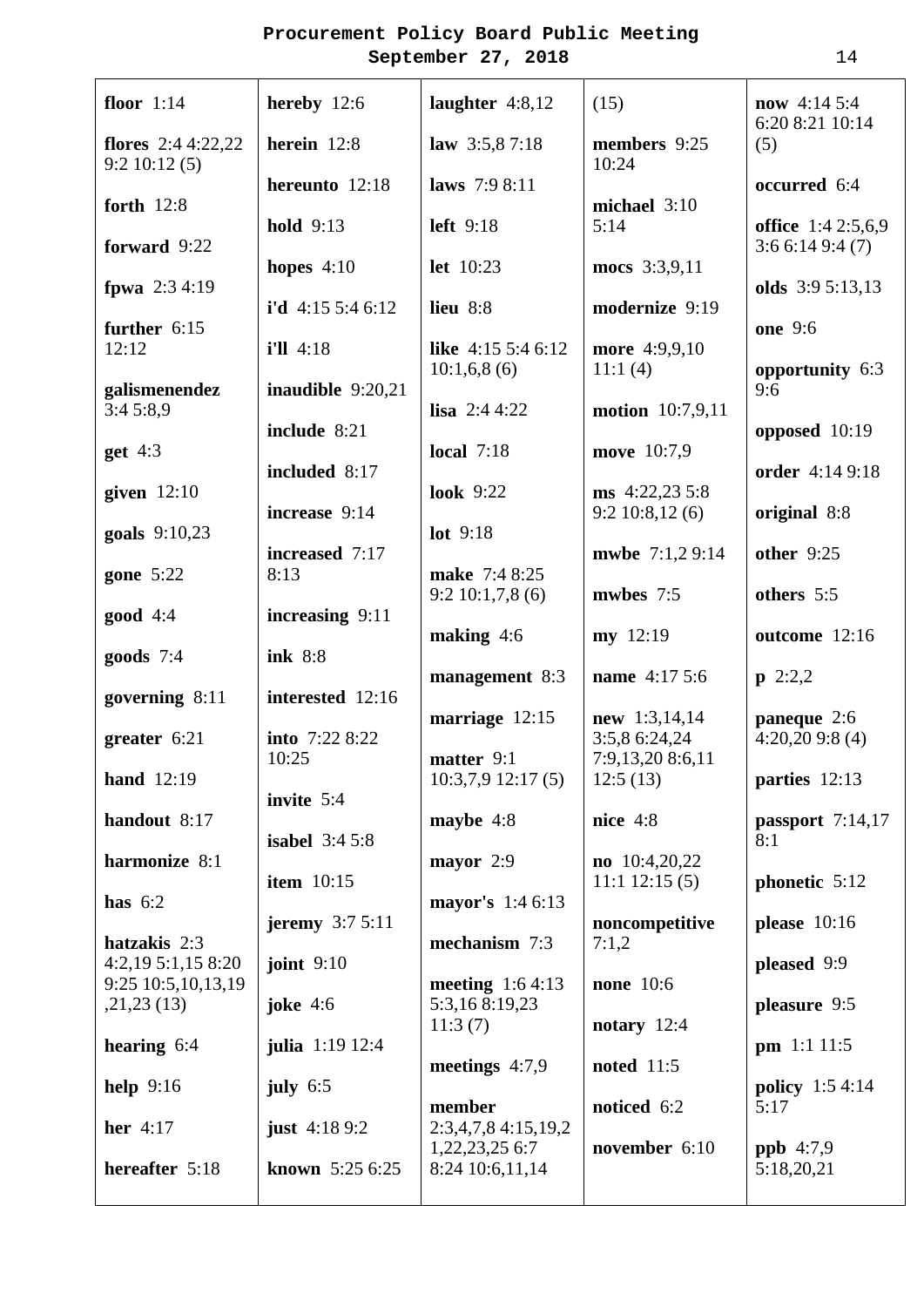| 6:8,8,9,15,18,19<br>7:22 8:15,16   | referred 5:18                    | <b>sergio</b> $2:64:20$<br>9:8      | subtype 6:25                       | tools $9:12$         |
|------------------------------------|----------------------------------|-------------------------------------|------------------------------------|----------------------|
| $9:8,15$ 11:2 (17)                 | related $12:13$                  | serve $9:6$                         | summer 6:5                         | transcript 12:9      |
| present 4:16                       | reporter $1:20$                  | services $1:46:14$                  | sunshine $4:10$                    | transmitted 6:7      |
| presented 10:9                     | representatives<br>9:7           | 7:4                                 | sworn $12:8$                       | transparency<br>9:20 |
| procedures 5:24                    | reproductions                    | set 12:8,19                         | symon $3:35:7,7$<br>6:14,17(5)     | trends 8:13          |
| proceedings 4:1                    | 8:7                              | short 9:3                           | system 8:3                         | true 12:9            |
| process<br>9:12,19,21              | requirements<br>5:23             | should 4:9                          | take 9:16                          | under $5:21$         |
| procurement 1:5                    | response                         | show 10:24                          | terms 8:1                          | up 7:15              |
| 4:13 5:17                          | 10:4,20,22                       | signature $12:23$                   |                                    |                      |
| 9:11,13,19(6)                      | rice $2:74:23,23$                | signatures                          | testimony<br>12:7,10               | $us$ 4:7             |
| proposed $6:15,22$<br>7:7,118:4(5) | 10:8(4)                          | 8:8,9,12                            | text 8:15,21                       | use $8:1$            |
| proposes 6:18                      | right $4:25:19:17$               | since $11:1$                        | thank $4:45:1,15$                  | various 5:19 6:19    |
| provided 6:3                       | rule 5:21,25<br>6:18,22          | small 4:6 6:25<br>7:1,2(4)          | 8:20 9:24<br>$10:10,13$ 11:3 (8)   | vender 8:3           |
|                                    | 7:7,11,21,25                     |                                     |                                    | vendex 8:2           |
| provisions 7:23                    | 8:4,15,22 10:16,25<br>(13)       | smilowitz 3:10<br>5:14,14           | thanks $6:17$                      | victor 3:9 5:13      |
| <b>public</b> 1:6 6:3,6<br>12:4(4) | rules $5:20$                     | speak $6:15$                        | their 5:5                          | vote 6:8 10:14       |
| publicly 6:2                       | 6:9,16,20,23<br>7:13,22 8:6 9:15 | speros 1:19 12:4                    | these $8:15$                       | <b>voted</b> 10:25   |
| purchase 6:25                      | (9)                              | start $4:18$                        | think $4:2$                        | want 9:2             |
| 7:1,3                              | said 12:10                       | started 4:3                         | those $9:23$                       | watman $3:7$         |
| purchases 7:4                      | saldarriaga 2:8<br>4:24,25       | state 4:16 5:5                      | threshold<br>7:15,16               | 5:11,11              |
| purpose 5:16                       |                                  | 12:5                                |                                    | way 12:15            |
| question $9:110:2$                 | say 10:16                        | statement 8:25                      | through $5:22$<br>7:18             | we'll 4:3            |
| quorum 5:2                         | season $4:11$                    | 9:3 10:2                            | thus $5:22$                        | weather 4:8          |
| rainbows 4:11                      | second $10:11,12$                | step $9:16$                         | time 6:12 8:24                     | website 8:16         |
| recognize $6:12$                   | section 7:8                      | still 9:17                          | $10:1$ 11:5 (4)                    | whereof 12:18        |
| <b>record</b> $4:175:6$            | seeks 7:22,25                    | stover 3:6<br>5:10,10               | title 6:23 7:12 8:5                | which 6:20 7:19      |
| 8:22 10:23 12:10                   | seems 4:7                        |                                     | today $4:55:16$                    | 8:2                  |
| (5)<br>records 8:14                | september 1:12<br>12:19          | submission 9:14<br>subsections 7:19 | $9:16$ 11:2 (4)<br>today's $6:1,8$ | while $9:15$         |
|                                    |                                  |                                     |                                    |                      |